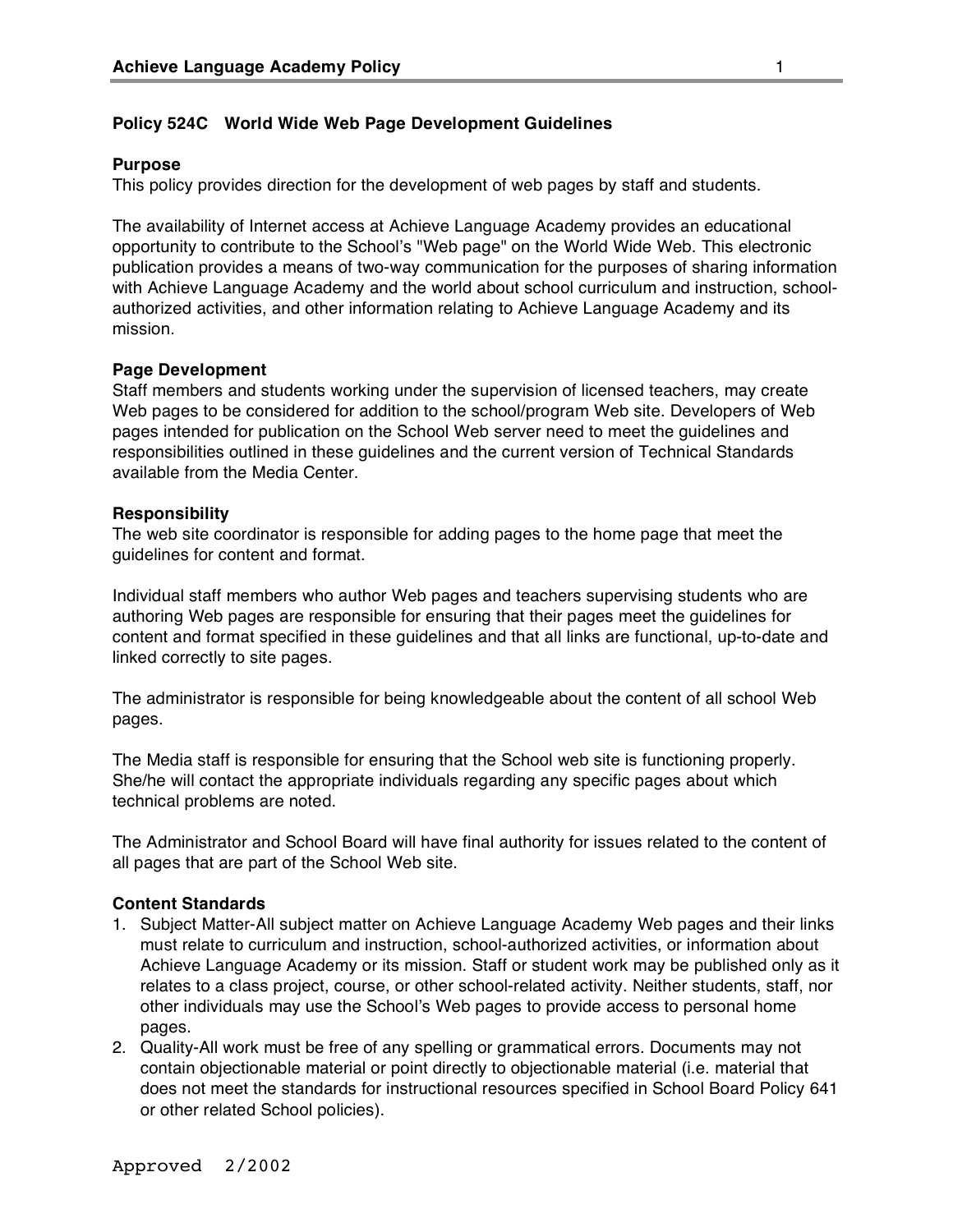- 3. Student Safeguards-The School has chosen to establish these guidelines for publishing Web pages because of the undefined and worldwide nature of the Internet audience and an interest in protecting students.
	- a) •Documents may include only the first name and initial of a student's last name unless the student's parent or guardian has given written and dated permission to use a full name.
	- b) •Documents may not include a student's phone number or address or the names of other family members or friends.
	- c) •Published e-mail addresses are restricted to staff members or to a general group e-mail address whose arriving mail is forwarded to a staff member.
	- d) •No pictures of students (video or still) or audio clips will be published without written and dated permission from the student's parent or guardian.
	- e) •No original student work will be published without written and dated permission from the student's parent or guardian.
	- f) •Any e-mail address links, survey-response links, or other direct-response content may be made to staff e-mail addresses only; not student e-mail addresses.

School Board Policies-All documents Achieve Language Academy Web site must conform to School Board Policies and regulations as well as established school guidelines. Relevant Board issues include the following:

- 1. •Electronic transmission of materials is a form of copying. As specified in Copyright policies, no unlawful copies of copyrighted materials may be knowingly produced on or transmitted via the School's equipment, including its Web server.
- 2. •Any links on the School Web pages to sites that are not specifically curriculum--related should be limited to information about other youth activities, agencies, or organizations that are known to be nonsectarian, exclusively devoted to community interests or child welfare, non-profit, and nondiscriminatory-and may not include entities whose primary purpose is commercial advertising or political advertising.
- 3. •All communications via the School Web pages will comply with Policy 411. Offensive behavior that is expressly prohibited by this policy religious, racial, and sexual harassment and violence.
- 4. •Any student information communicated via the School Web pages will comply with all policies related to protection and privacy of student and staff records and information.
- 5. •Any deliberate tampering with or misuse of the School network services or equipment will be considered vandalism and will be handled in accordance with appropriate student conduct and discipline.

# **Technical Standards**

In the interest of maintaining a consistent identity, professional appearance, and ease of use and maintenance, technical standards are established for all Achieve Language Academy Web pages. Some general technical guidelines include the following:

- 1. The School Web server is located in the Media office.
- 2. Preparation of all Web documents should be created in an off-line environment. When completed, pages that meet the guidelines for content and for technical organization and structure outlined in this policy will be uploaded and linked to the School pages.
- 3. The individual staff member developing Web pages and individual teachers supervising students who are developing pages will edit the pages, test the pages for accurate links,